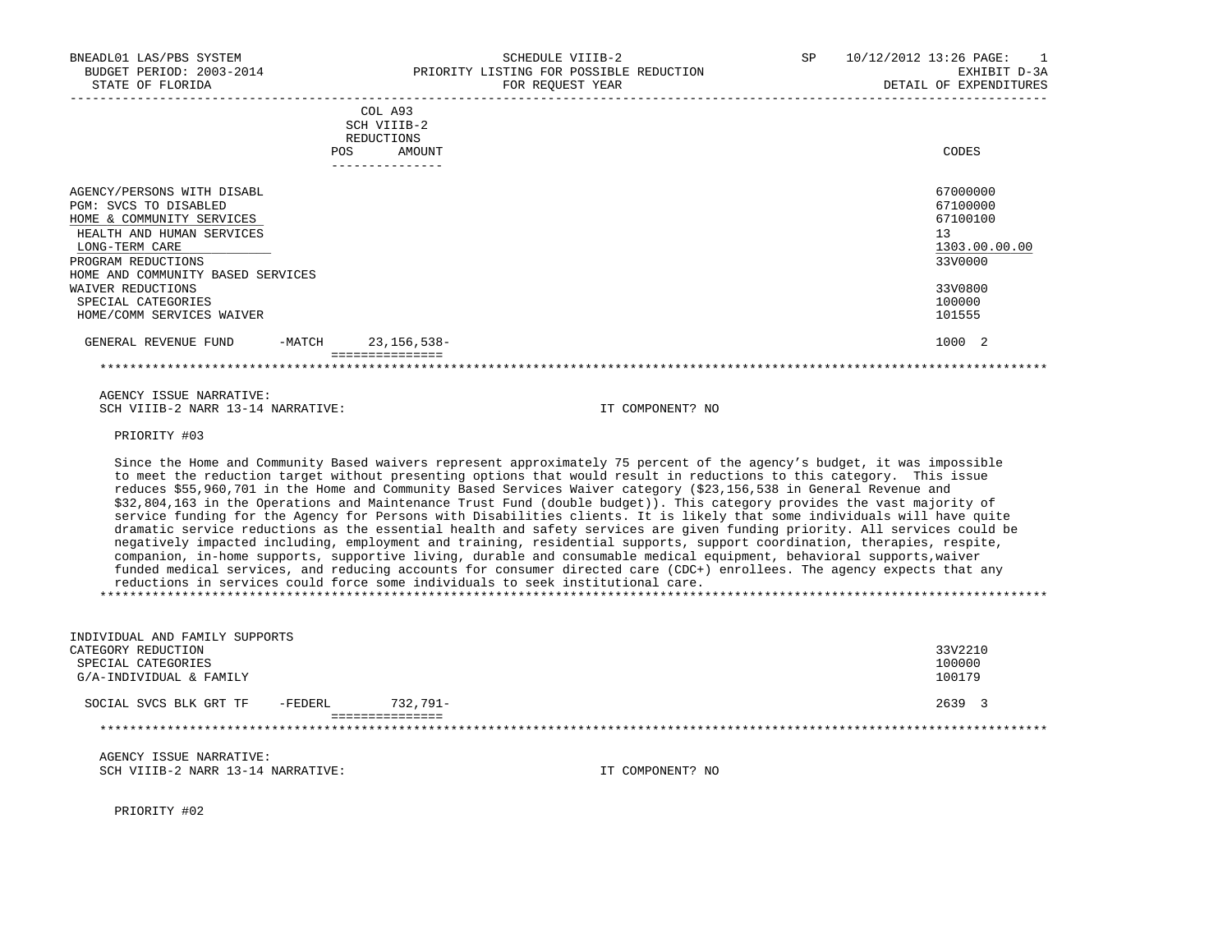| BNEADL01 LAS/PBS SYSTEM<br>BUDGET PERIOD: 2003-2014<br>STATE OF FLORIDA                                                         | SCHEDULE VIIIB-2<br>PRIORITY LISTING FOR POSSIBLE REDUCTION<br>FOR REOUEST YEAR    | SP. | $\overline{2}$<br>10/12/2012 13:26 PAGE:<br>EXHIBIT D-3A<br>DETAIL OF EXPENDITURES |
|---------------------------------------------------------------------------------------------------------------------------------|------------------------------------------------------------------------------------|-----|------------------------------------------------------------------------------------|
|                                                                                                                                 | COL A93<br>SCH VIIIB-2<br>REDUCTIONS<br>AMOUNT<br>POS<br>. _ _ _ _ _ _ _ _ _ _ _ _ |     | CODES                                                                              |
| AGENCY/PERSONS WITH DISABL<br>PGM: SVCS TO DISABLED<br>HOME & COMMUNITY SERVICES<br>HEALTH AND HUMAN SERVICES<br>LONG-TERM CARE |                                                                                    |     | 67000000<br>67100000<br>67100100<br>13<br>1303.00.00.00                            |

PROGRAM REDUCTIONS 33V0000 INDIVIDUAL AND FAMILY SUPPORTS CATEGORY REDUCTION 33V2210

 This option reduces \$732,791 in the Home and Community Services budget entity in the Social Services Block Grant Trust Fund in the Grant and Aid Individual and Family Supports category (100179). This category is used to support individuals not enrolled in the Medicaid Waiver program. Individuals have access to multiple services such as, but not limited to, supported living coaching, day training, therapy, supported employment, community inclusion, residential habilitation, transportation, respite care, behavior analysis services, parent education and training, evaluations, diagnostic testing, adaptive equipment, environmental modifications to residences, and temporary employment services. These services are usually acquired as purchased client services through the Allocation, Budget and Contract Control (ABC) system .Typically these are temporary, short-term or one-time services that are provided. However, some ongoing services are provided to individuals enrolled in the Medicaid Waiver programs to avoid crisis situations. A reduction in this funding would cause services to be cut to clients. \*\*\*\*\*\*\*\*\*\*\*\*\*\*\*\*\*\*\*\*\*\*\*\*\*\*\*\*\*\*\*\*\*\*\*\*\*\*\*\*\*\*\*\*\*\*\*\*\*\*\*\*\*\*\*\*\*\*\*\*\*\*\*\*\*\*\*\*\*\*\*\*\*\*\*\*\*\*\*\*\*\*\*\*\*\*\*\*\*\*\*\*\*\*\*\*\*\*\*\*\*\*\*\*\*\*\*\*\*\*\*\*\*\*\*\*\*\*\*\*\*\*\*\*\*\*\*

| TOTAL PROG COMP       | 23,889,329- |               |
|-----------------------|-------------|---------------|
|                       |             |               |
| TRUST FUNDS           | 732,791-    | 2000          |
| GENERAL REVENUE FUND  | 23,156,538- | 1000          |
| BY FUND TYPE          |             |               |
| TOTAL: LONG-TERM CARE |             | 1303.00.00.00 |
|                       |             |               |